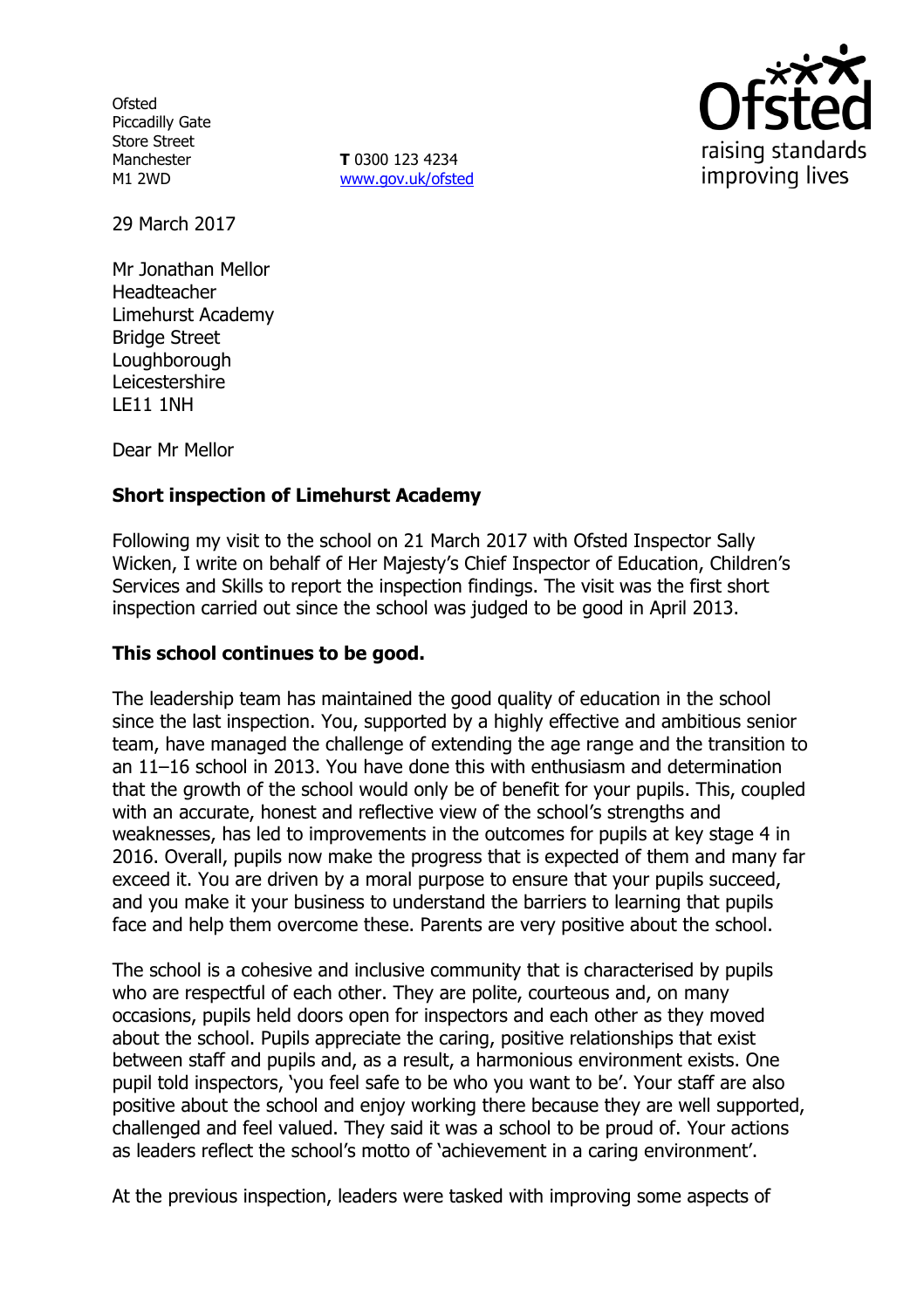

teaching, reducing long-term absences and developing governance. Also, during a more recent monitoring visit from an inspector, you were asked to prioritise improving attendance further, ensure that staff have consistent expectations of behaviour and make sure that a monitoring system is implemented to ensure that leaders can quickly improve pupils' behaviour. You have tackled these areas swiftly and effectively. You have introduced a new monitoring and tracking system for both attendance and behaviour. Leaders rigorously and quickly act on this information and there are clear rewards and consequences for any behaviour that either meets or does not meet your high standards.

The improved monitoring systems and forensic analysis of your assessment information are now used by your senior and middle leaders to quickly identify any underachievement of individual pupils or groups of pupils. This allows your teachers to quickly intervene and provide extra support for those who need it. Leaders have identified best practice among your teachers and provide opportunities to share strategies to address any underperformance of pupil groups. However, you agree there is still more to do to tackle the slower progress of pupils who speak English as their first language, particularly white boys, and to ensure that there is greater challenge for your most able pupils.

The governing board has recently undergone many changes, including a new chair of the board. From a governor skills audit, they have identified gaps and have successfully recruited members from local businesses and industry to strengthen the governing board. They have received appropriate training, from the school improvement partner, to help them understand and fulfil their roles more effectively. Governors have a clear understanding of the school's strengths and what is going well. They know this due to their regular visits to the school and interaction with school life. They work closely with leaders in order to identify the next steps for the school's development. Consequently, the governing body are more robust in the way they challenge and hold leaders to account for the extra funding they receive, as well as the impact this funding has on pupils' achievement.

#### **Safeguarding is effective.**

You have ensured that keeping pupils safe takes a high priority at your school and you 'live and breathe it daily'. Leaders who have responsibility for safeguarding work well as a team to provide effective and robust support for pupils about whom they have welfare concerns.

These leaders work well with parents and local agencies, such as the police and social services, to ensure that pupils receive the support they need. They are sensitive to the issues in the local area that may affect pupils' welfare. Leaders ensure that staff receive appropriate information to enable them to support pupils where such issues affect them. Consequently, parents and pupils are positive about the care and support that they receive, especially those who need additional help.

Pupils have a range of opportunities to learn about keeping safe, through assemblies and citizenship lessons. An example of this is 'Kayleigh's love story',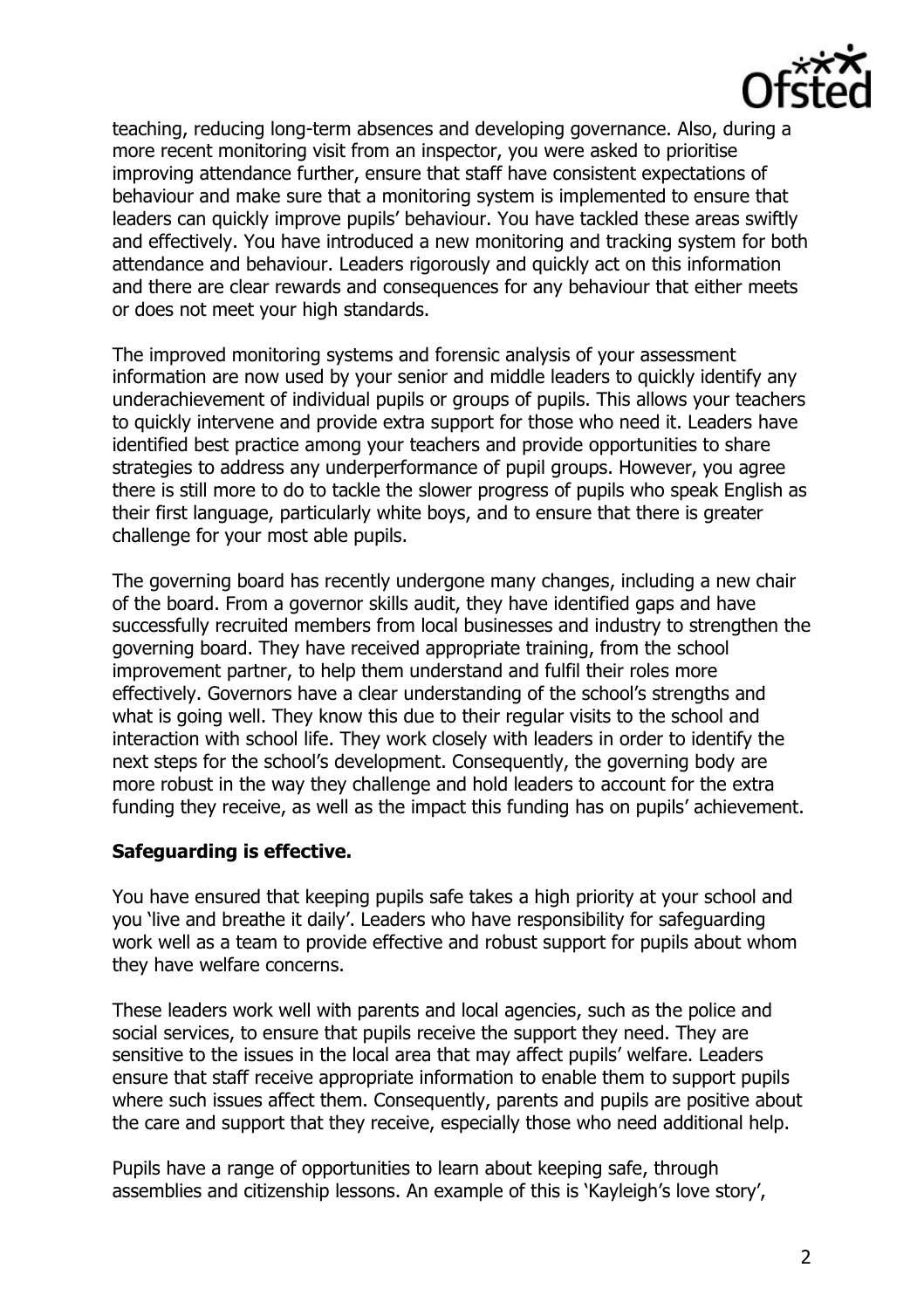

which has been used to teach pupils how to stay safe online. As a result of this, pupils say that they feel very safe in school, and this is overwhelmingly supported by the views of parents. They are aware of how to stay safe when using the internet and social media. Instances of bullying are rare. When they do arise, pupils are very confident that staff will deal with them swiftly.

# **Inspection findings**

- **Pupils enjoy coming to Limehurst Academy. This is indicated by how regularly** they attend. In 2016, the overall attendance rate was well above the national average. The school has worked well with parents to ensure that they do not take their children out of school during term time and, as a result, the number of pupils who miss long periods of time has significantly reduced. The school's own information shows this continues to be the case and no group of pupils attends less than their peers. Support provided by staff also means that those pupils who need to be absent for medical reasons still make good progress.
- Punctuality to school in the morning and between lessons is very good. The rigorous approaches you have introduced have resulted in the number of times pupils are late for school being halved in the last year. Pupils have responded well and only a few pupils are repeatedly late. Pupils wear their uniform with pride.
- Staff have high expectations of behaviour and no low-level disruption of learning was seen during the inspection. Due to the strong collaboration of the pastoral team with subject and senior leaders, there is now a rapid response to any behavioural issues and these are dealt with effectively. The school has not permanently excluded any pupils and the number of fixed-term exclusions has rapidly decreased since 2015. The reduction continues this year and there have been no repeat exclusions to date.
- **Following leaders' review and evaluation of the curriculum, you have amended** and broadened the subjects you offer to pupils for their GCSEs. The curriculum is now well designed and gives pupils a broad range of experiences and a good balance of academic and creative subjects. Pupils start their GCSE courses in Year 9 and follow different 'pathways' depending on their interests and abilities. This gives pupils the time to build up their knowledge and apply their understanding. It now ensures that pupils study courses that are tailored to their needs.
- In 2016, pupils who speak English as an additional language made very good progress and achieved well across the curriculum. You recognise this was not the case for pupils who have English as their first language and, in particular, boys. In response, you have put in place a range of plans to improve their learning and have appointed a home-liaison officer who is supporting parents to engage more with school life. Your own information indicates that although their achievement is improving, it remains a key focus for the school.
- You are making the most of the links you have with neighbouring schools as part of the North Charnwood Learning Partnership. This is providing you with very valuable opportunities to moderate and improve the accuracy of your assessment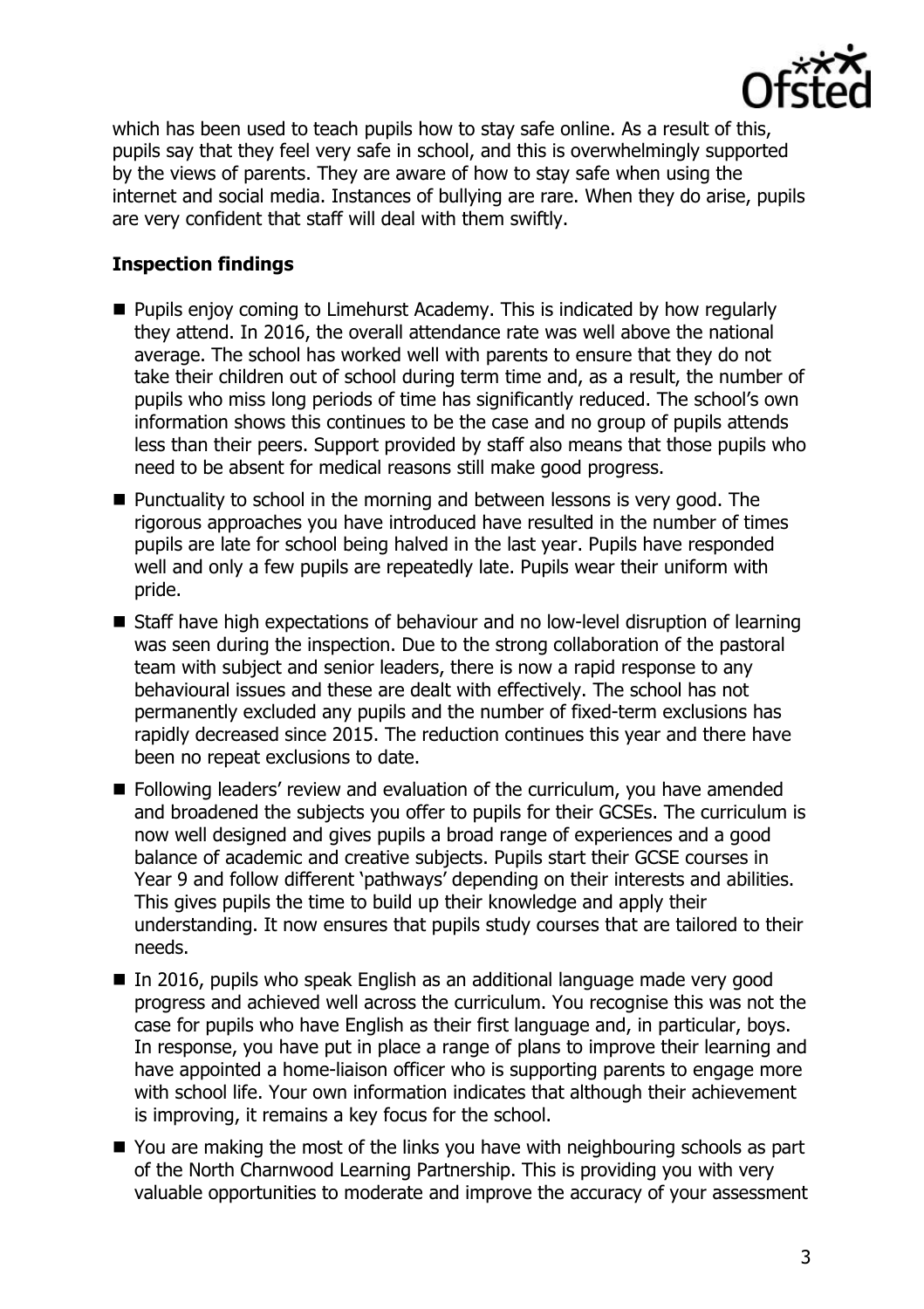

information and to share effective practice beyond Limehurst Academy.

- You have created a culture of collaboration and middle leaders are working closely together to share their expertise and ways to address any underperformance. They have made links with local businesses and have students visiting from the local universities to help inspire pupils. The special educational needs coordinator closely monitors academic progress and regularly discusses with your subject leaders ways to support pupils who struggle with their learning. This joint approach means that pupils who have special educational needs and/or disabilities make the same progress as their peers with the same starting points, and in many cases, they progress quicker.
- $\blacksquare$  In 2016, the progress of your most able pupils was similar to that of other pupils nationally. Due to the high ambitions you have for all pupils, you have already identified that this is an area where achievement needs to improve further. During the inspection, pupils, in particular the most able, were seen waiting for more work as they had finished before others and learning time was lost.

#### **Next steps for the school**

Leaders and those responsible for governance should ensure that:

- $\blacksquare$  the progress of pupils who speak English as their first language, specifically white boys, continues to improve rapidly
- $\blacksquare$  teachers continue to develop strategies to increase the challenge of the most able pupils.

I am copying this letter to the chair of the governing body, the regional schools commissioner and the director of children's services for Leicestershire. This letter will be published on the Ofsted website.

Yours sincerely

Sue Vasey **Ofsted Inspector**